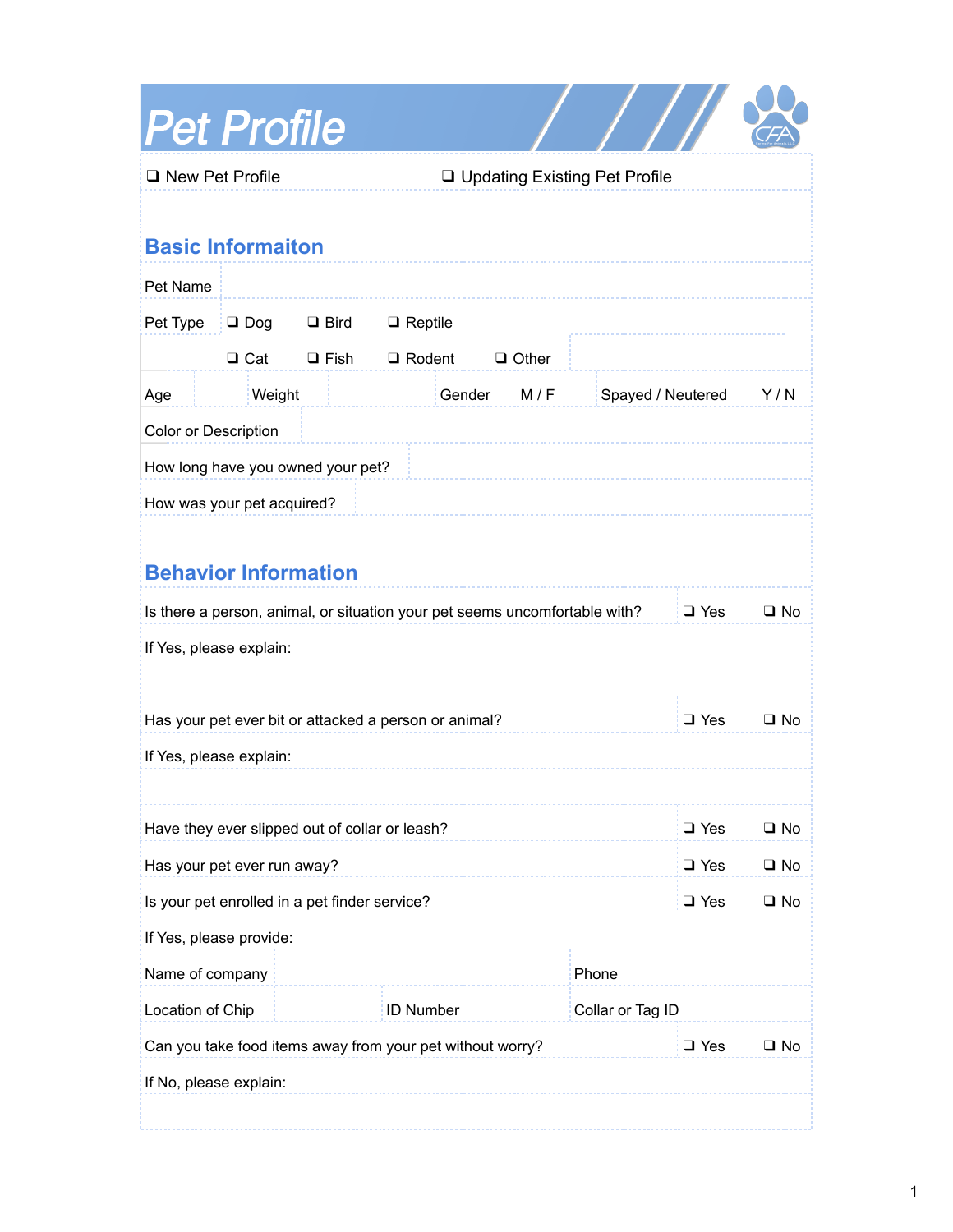## **Pet Profile**

\*Please attach up to date vaccination records

| <b>Pet Profile</b>                                                           |                                                     |            |              |  |  |  |  |  |  |  |
|------------------------------------------------------------------------------|-----------------------------------------------------|------------|--------------|--|--|--|--|--|--|--|
| Are there any other behavioral concerns that you think we should know about? |                                                     |            |              |  |  |  |  |  |  |  |
| $\Box$ Nipping                                                               | $\Box$ Running away                                 |            |              |  |  |  |  |  |  |  |
| $\Box$ Anxiety                                                               | $\Box$ Getting into garbage or other items          |            |              |  |  |  |  |  |  |  |
| $\Box$ Nervous peeing                                                        | $\Box$ Destructive behavior (like furniture eating) |            |              |  |  |  |  |  |  |  |
| $\Box$ Feeding issues                                                        | $\Box$ Fighting                                     |            |              |  |  |  |  |  |  |  |
| $\Box$ Dominant behaviors                                                    | $\Box$ Other                                        |            |              |  |  |  |  |  |  |  |
| <b>Feeding Information</b>                                                   |                                                     |            |              |  |  |  |  |  |  |  |
| What type of food does your pet eat?                                         |                                                     |            |              |  |  |  |  |  |  |  |
| Where is the food stored?                                                    |                                                     |            |              |  |  |  |  |  |  |  |
| Feeding instructions:                                                        |                                                     |            |              |  |  |  |  |  |  |  |
| How much do you feed your pet?                                               |                                                     |            |              |  |  |  |  |  |  |  |
| How often / What Time?                                                       |                                                     |            |              |  |  |  |  |  |  |  |
| Where do you feed your pet?                                                  |                                                     |            |              |  |  |  |  |  |  |  |
| Are there any specific dishes you use?                                       |                                                     |            |              |  |  |  |  |  |  |  |
| Is there anything else we should know?                                       |                                                     |            |              |  |  |  |  |  |  |  |
|                                                                              |                                                     |            |              |  |  |  |  |  |  |  |
|                                                                              |                                                     |            |              |  |  |  |  |  |  |  |
| <b>Vetrinarian and Medical Information</b>                                   |                                                     |            |              |  |  |  |  |  |  |  |
| Vetrinarian Hospital Name                                                    |                                                     |            |              |  |  |  |  |  |  |  |
| Address                                                                      |                                                     |            |              |  |  |  |  |  |  |  |
| City                                                                         | <b>State</b>                                        | Zip Code   |              |  |  |  |  |  |  |  |
| Phone                                                                        |                                                     |            |              |  |  |  |  |  |  |  |
| Can we contact your vetrinarian for medical info regarding your pet?         |                                                     | $\Box$ Yes | $\Box$ No    |  |  |  |  |  |  |  |
| Is your pet up to date on vaccinations and preventative care?                |                                                     | $\Box$ Yes | $\square$ No |  |  |  |  |  |  |  |